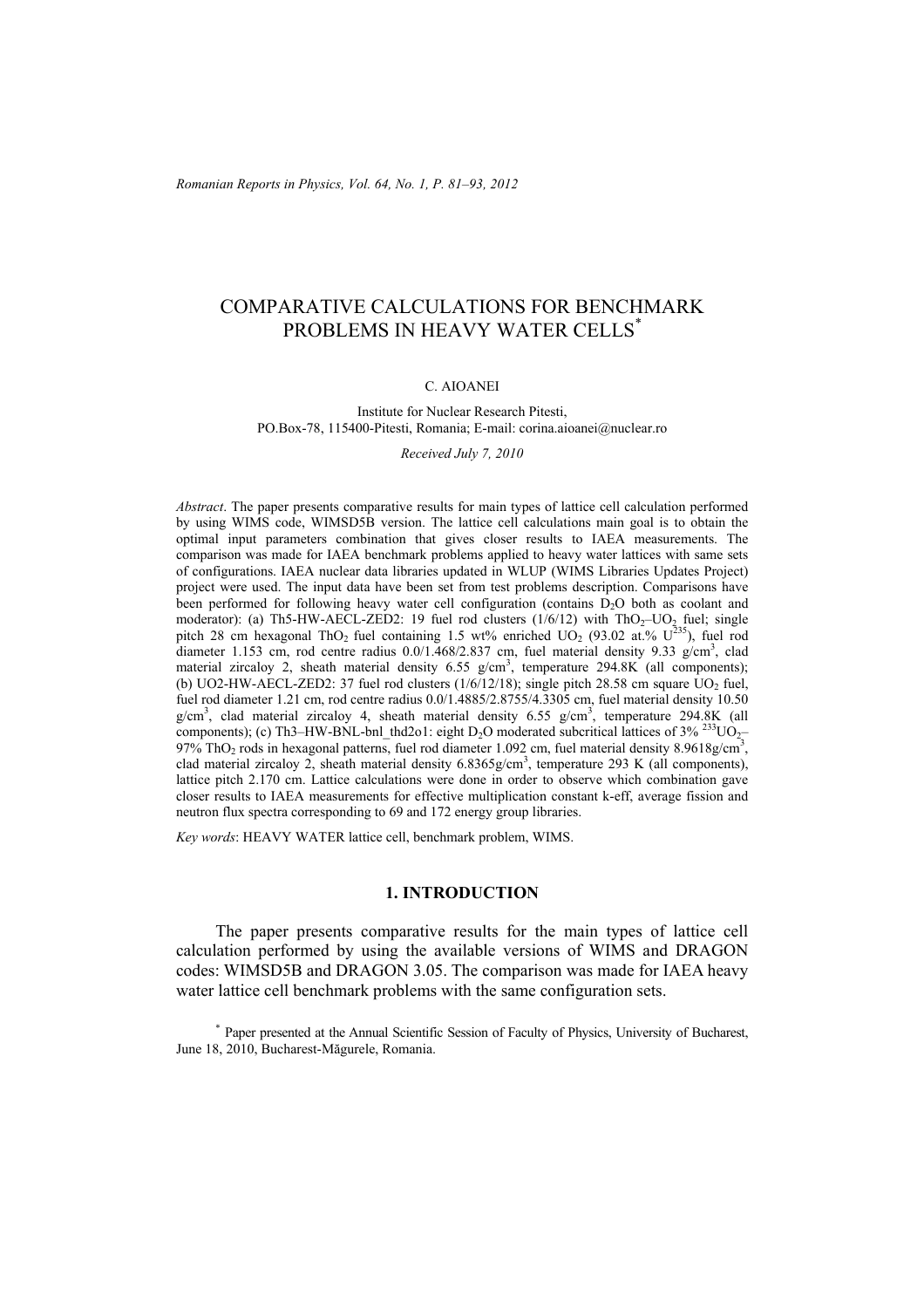Main objectives of this work were: a) To test the performance of new IAEA libraries generated by WLUP; b) To compare the results obtained with considered libraries from different primary nuclear data; c) To detect the contradictory trend from results for main materials.

In order to perform the calculations following codes and libraries were used:

1) *WIMS (Winfrith Improved Multigrup Scheme)* – a bi-dimensional physics code which is using multigroup transport theory and collision probability methods to obtain flux distribution, reaction rates in projection of given lattice and the multiplication coefficients k-inf and k-eff. In this approach, the following important approximations were taken into consideration: using of the energy groups – cross sections are complicated functions in energy and is necessary their averaging in same modes over the discrete energy ranges, in the case of actual WIMS nuclear data; simplifications of geometric representations – the real situations are tri-dimensional and our models are bi-dimensional or even onedimensional. The regions model is divided in discrete spatial meshes which permit the numerical calculations of the neutron flux.

2) In *WLUP (WIMS Library Up-date)* AIEA project, there were obtained new cross sections for libraries versions WIMSD-5B which are available in NEA library. The new versions of libraries are public on AIEA site. In addition to these libraries, the input data for a series of benchmark problems inclusive for heavy water cells are available. Using of WLUP libraries in this contract supposes also modifications on WIMS code source because of materials number increasing.

The results were compared with those corresponding to [1], WIMS input data files being taken from [1], without constructed them by taking into account benchmark problems descriptions [2].

For the proposed calculations the following libraries have been used [1]: IAEA (WIMS library on 69 energy groups); IAEAGX (WIMS library on 172 energy groups); ENDFB7 (WIMS library on 69 energy groups, based on ENDF/B-VII.0 evaluated nuclear data library); ENDFB7GX (a library on 172 energy groups, based on ENDF/B-VII.0 evaluated nuclear data library); JEFF31 (library on 69 energy groups, based on JEFF- 3.1 evaluated nuclear data); JEFF31GX (library on 172 energy groups, based on JEFF- 3.1 evaluated nuclear data library); ENDFB6 (WIMS library on 69 energy groups, based on ENDF/B-VI evaluated nuclear data library); ENDFB6GX (WIMS library on 172 energy groups, based on ENDF/B-VI evaluated nuclear data library); JENDL3 (library on 69 energy groups, based on JENDL-3.2 evaluated nuclear data); JENDL3GX (library on 172 energy groups, based on JENDL-3.2 evaluated nuclear data); JEF22 (library on 69 energy groups, based on JEF-2.2 evaluated nuclear data); JEF22GX (library on 172 energy groups, based on JEF- 2.2 evaluated nuclear data).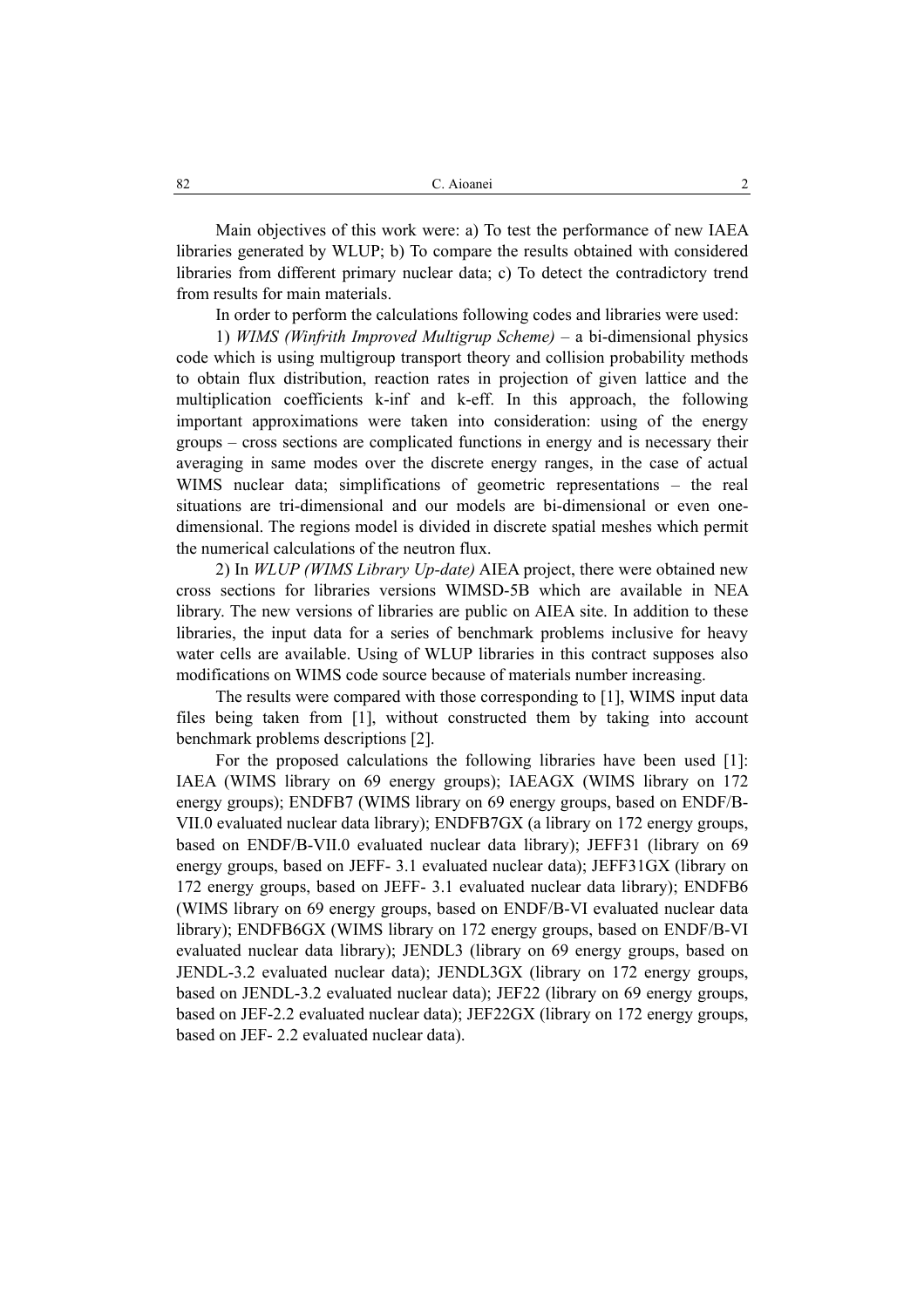The energy structure for the two types of libraries used is: a) WIMS libraries on 69 energy groups: 14 fast groups with the energy range from 9.118eV to 10MeV, 13 resonant groups with the energy range from 4eV to 9.118eV, 42 thermal groups with the energy range from 0 to 4eV; b) the libraries on 172 energy groups: 45 fast groups with the energy range from 9.119eV to 19.64MeV, 47 resonant groups with the energy range from 4eV to 9.119eV, 80 thermal groups with the energy range from 0 to 4eV.

3) *DRAGON* is a 3-dimensional physic code which is using an operational model for reactivity insertion of control devices in reactor core. Through the generation of a usual set of incremental network parameters, these are used in reactor core calculations [3].

The comparisons were made on following configurations with heavy water:

*a)*  $Th5-HW-AECL-ZED2$  case. Fuel material: ThO<sub>2</sub> (98.5 wt  $\%$ ) – UO<sub>2</sub> (1.5 wt %); Enrichment: 93.0 wt% in <sup>235</sup>U; Lattice geometry = Hexagonal; Lattice pitch = 28 cm; Coolant, Moderator: D<sub>2</sub>O; Number of fuel rods: 19 ( $1/6/12$ ), Fuel material density =  $9.33$  g/cm<sup>3</sup>; Radius of rod centers:  $0.0/1.468/2.837$  cm; Sheath material: Zry-2; Fuel rods radius=  $0.5765$  cm; Sheath material density =  $6.55$  g/cm<sup>3</sup>; Sheath internal radius =  $0.5815$  cm; Coolant tube density =  $2.7$  g/cm<sup>3</sup>; Coolant tube internal radius =  $3.683$  cm; Coolant tube thickness =  $0.127$  cm; Temperature (all components) =  $294.8$  K (Fig. 1).



Fig. 1 – Bundle geometry; Th5–HW-AECL-ZED2 problem.

*b) UO2-HW-AECL-ZED2 case.* Fuel material: UO2 (nat.); Enrichment: 0.72 wt% in  $^{235}$ U; Lattice geometry = Square; Lattice pitch = 28.58 cm; Coolant, Moderator: D<sub>2</sub>O; Number of rods: 37 (1/6/12/18); Fuel material density = 10.50 g/cm<sup>3</sup>; Radius of rod centers 0.0/ 1.4885/ 2.8755/ 4.3305 cm; Sheath material Zry-4; Fuel rods radius - central: 0.5965 cm, others: 0.6050 cm; Sheath material density =  $6.55$  g/cm<sup>3</sup>;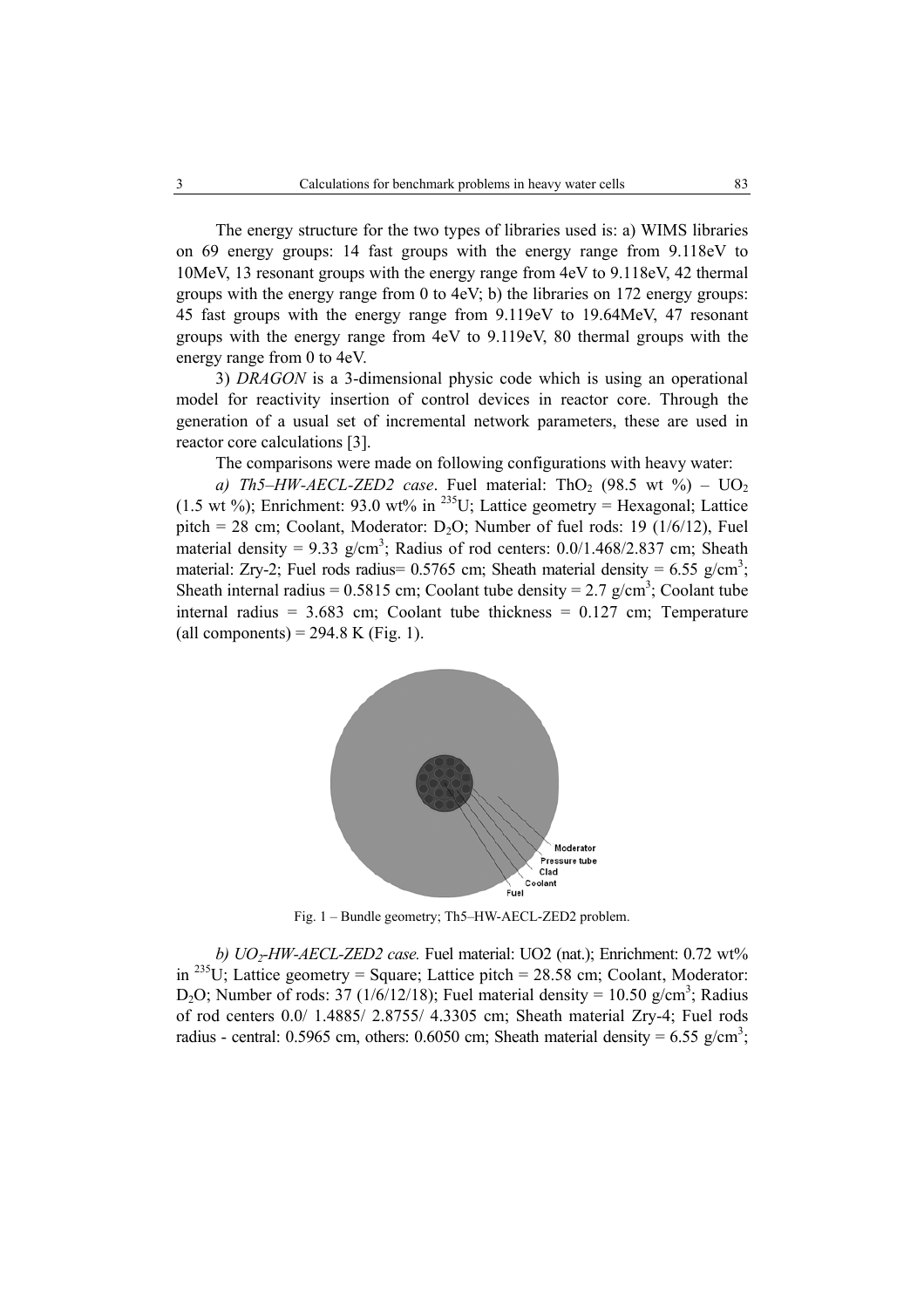Sheath internal radius = 0.61 cm; Pressure and Calandria tubes density = 2.7 g/cm<sup>3</sup>; Pressure tube internal radius =  $5.195$  cm; Calandria tube internal radius =  $6.35$  cm; Pressure tube thickness =  $0.315$  cm; Calandria tube thickness =  $0.32$  cm; Coolant tube thickness =  $0.127$  cm; Temperature (all components) =  $294.8$  K (Fig. 2).



Fig. 2 – Bundle geometry; UO2-HW-AECL-ZED2 problem.

*c)* Th3-HW-BNL-bnl\_thd2o1 case. Fuel material: ThO<sub>2</sub> (97 wt%) –  $UO<sub>2</sub>$ (3 wt%); Enrichment: 0 wt% in <sup>235</sup>U; Lattice geometry = hexagonal; Lattice pitch  $= 2.17$  cm; Coolant, Moderator: D<sub>2</sub>O; Fuel density  $= 8.9618$  g/cm<sup>3</sup>; Fuel rods radius =  $0.5461$  cm; Fuel rod diameter =  $1.092$  cm; Clad material: Zircaloy 2; Clad density =  $6.8365$  g/cm<sup>3</sup>; Clad outer radius =  $0.63373$  cm; Clad thickness =  $0.08763$  cm; Vm/Vf (Moderator Volume/Fuel Volume) in the lattice cell = 3.0047; Temperature (all components) = 293 K (Fig. 3).



Fig. 3 – Bundle geometry; Th3-HW-BNL-bnl\_thd2o1 problem.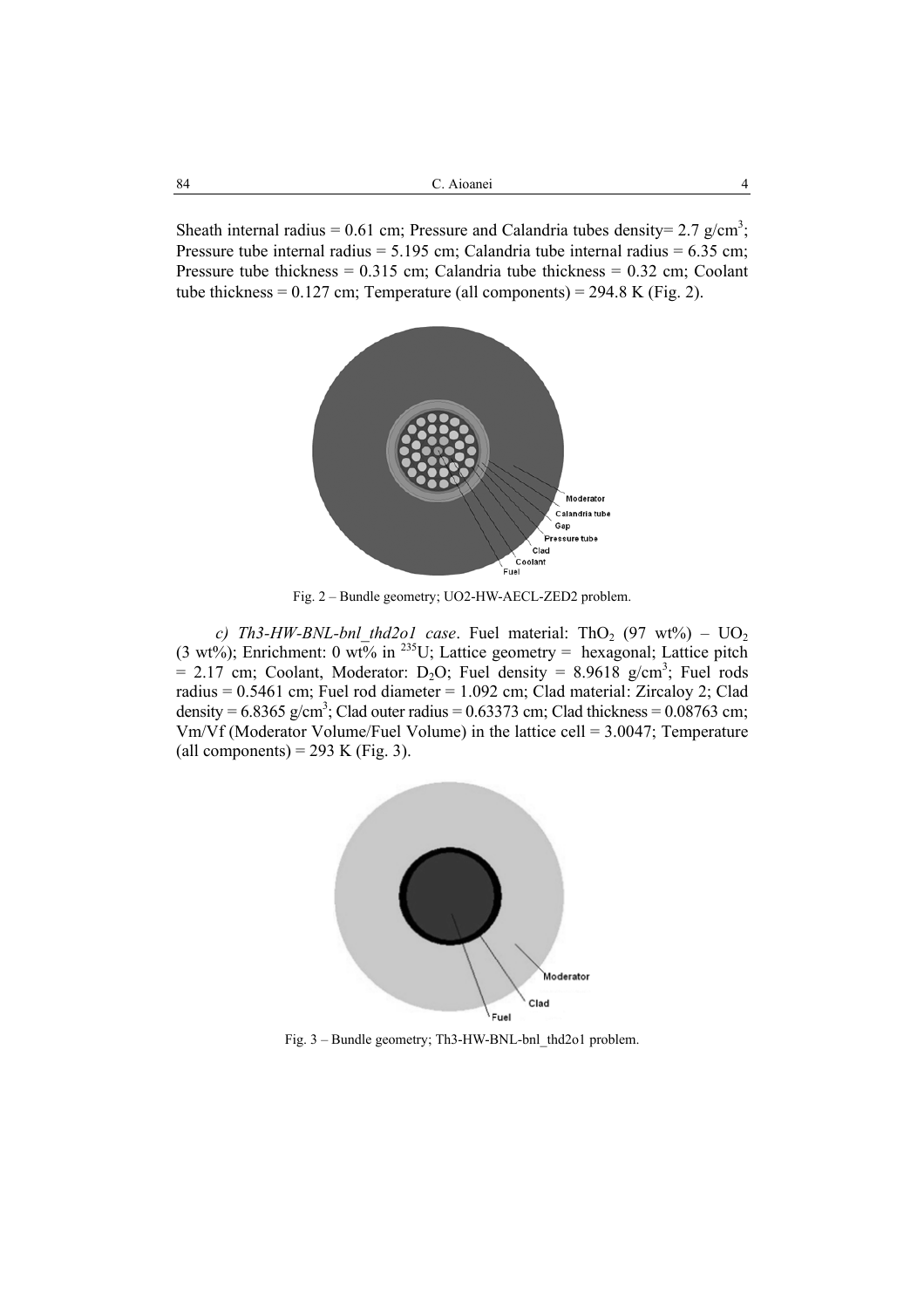### **2. THE FISSION SPECTRA**

In Figs. 4, 5 and 6 the average fission spectra *versus* the neutron energy for the considered "pairs" of nuclear data libraries (a "pair" is represented by the same library on 69 and 172 energy groups, respectively) are given.

For each case the averaged fission spectra have been compared. Fission spectra characterizing the 172 energy group libraries follow the one characterizing the 69 energy group libraries. From the graphic representations it can be observed that the refinement in 172 energy groups gives to the spectra a shape which is getting closer to the real simulated phenomenon (these oscillations) in opposition with the 69 energy groups case (the spectra is almost flat).

The average fission spectra show a good agreement with those presented in IAEA benchmark problem [1].

a) Th5–HW-AECL-ZED2 case (Fig. 4):



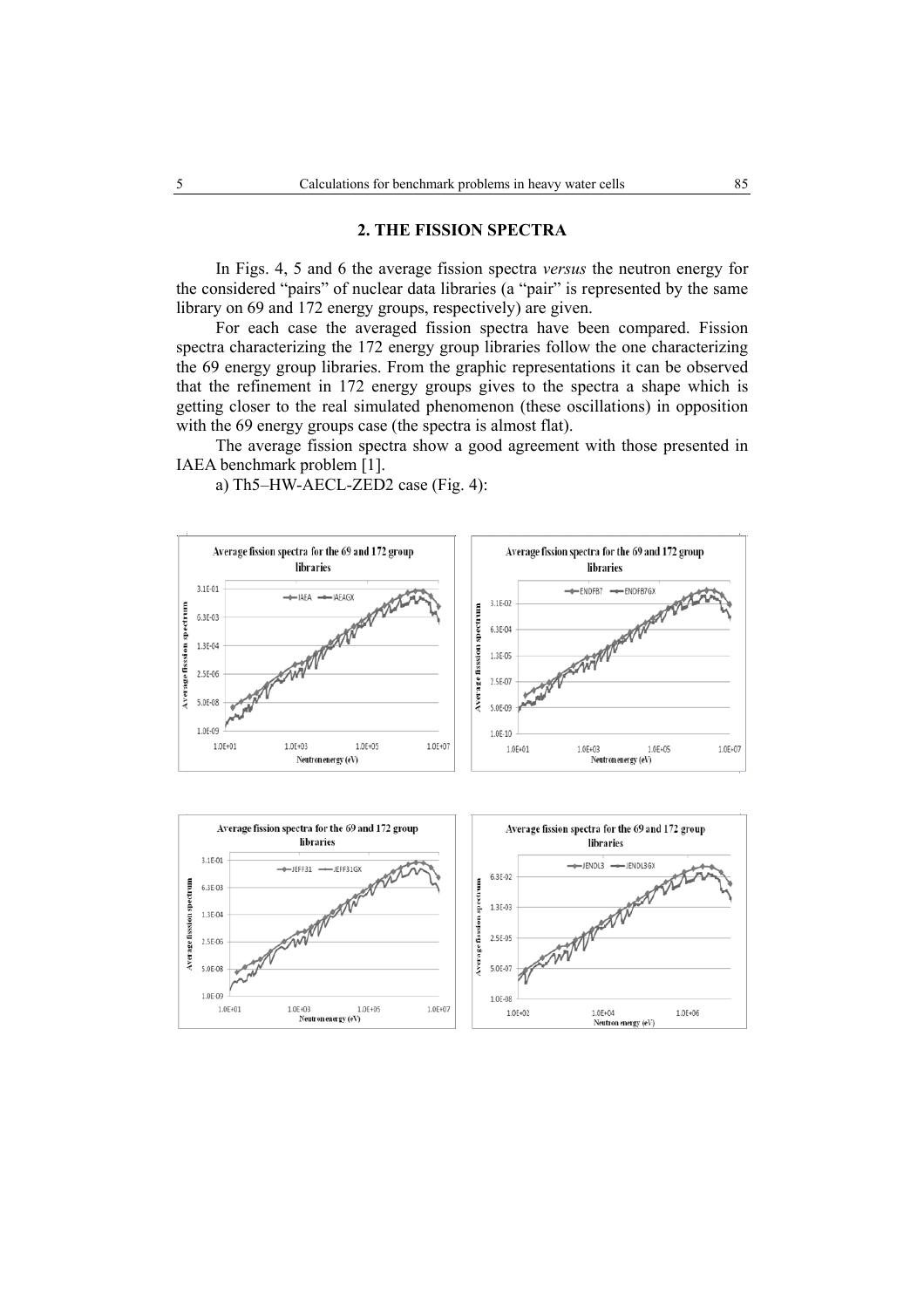

Fig. 4 – Average fission spectra; Th5–HW-AECL-ZED2 case; WLUP considered libraries.

b) UO<sub>2</sub>-HW-AECL-ZED2 case (Fig. 5):

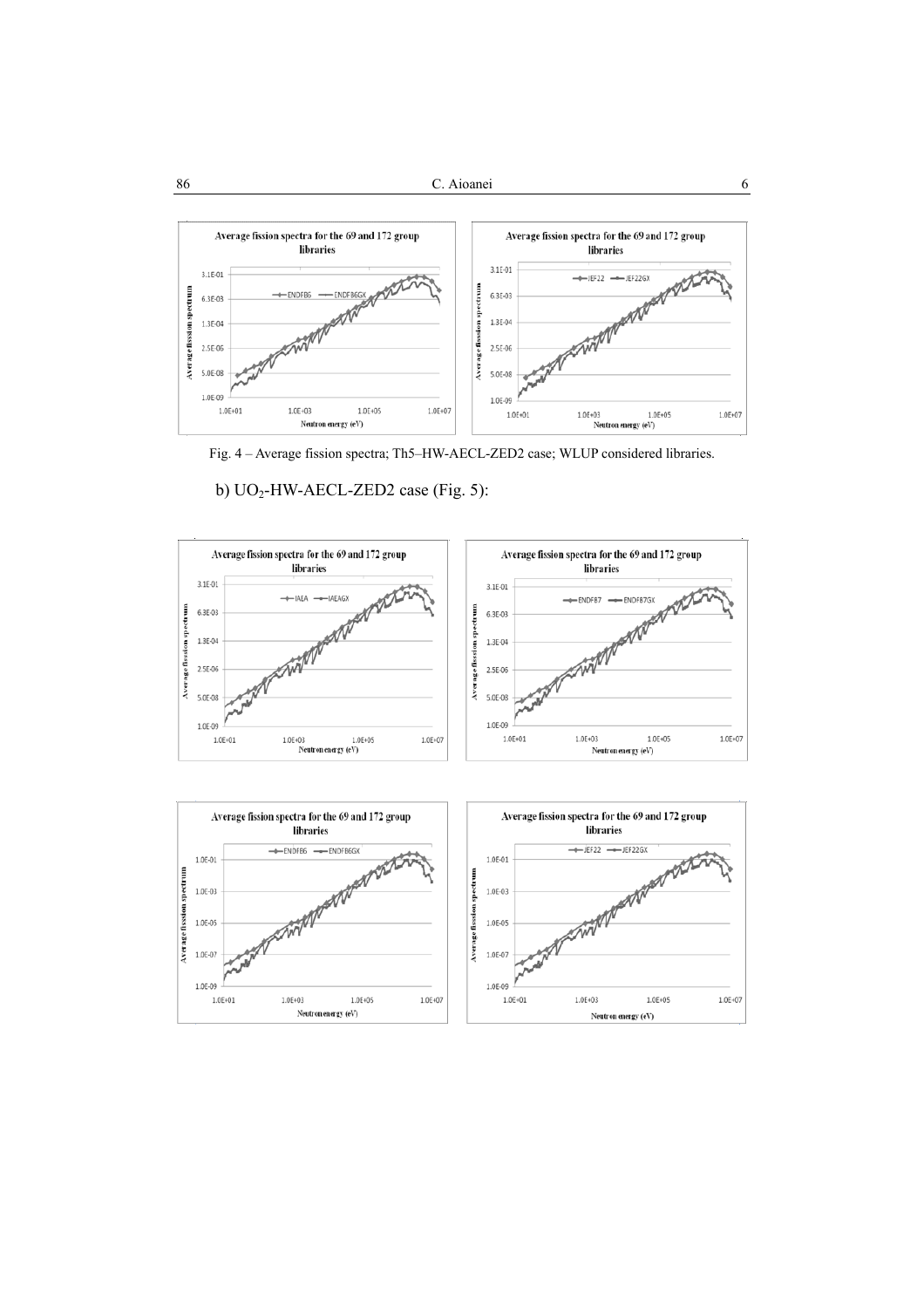

Fig. 5 – Average fission spectra; UO2-HW-AECL-ZED2 case; WLUP considered libraries.

c) Th3-HW-BNL-bnl\_thd2o1 case (Fig. 6):



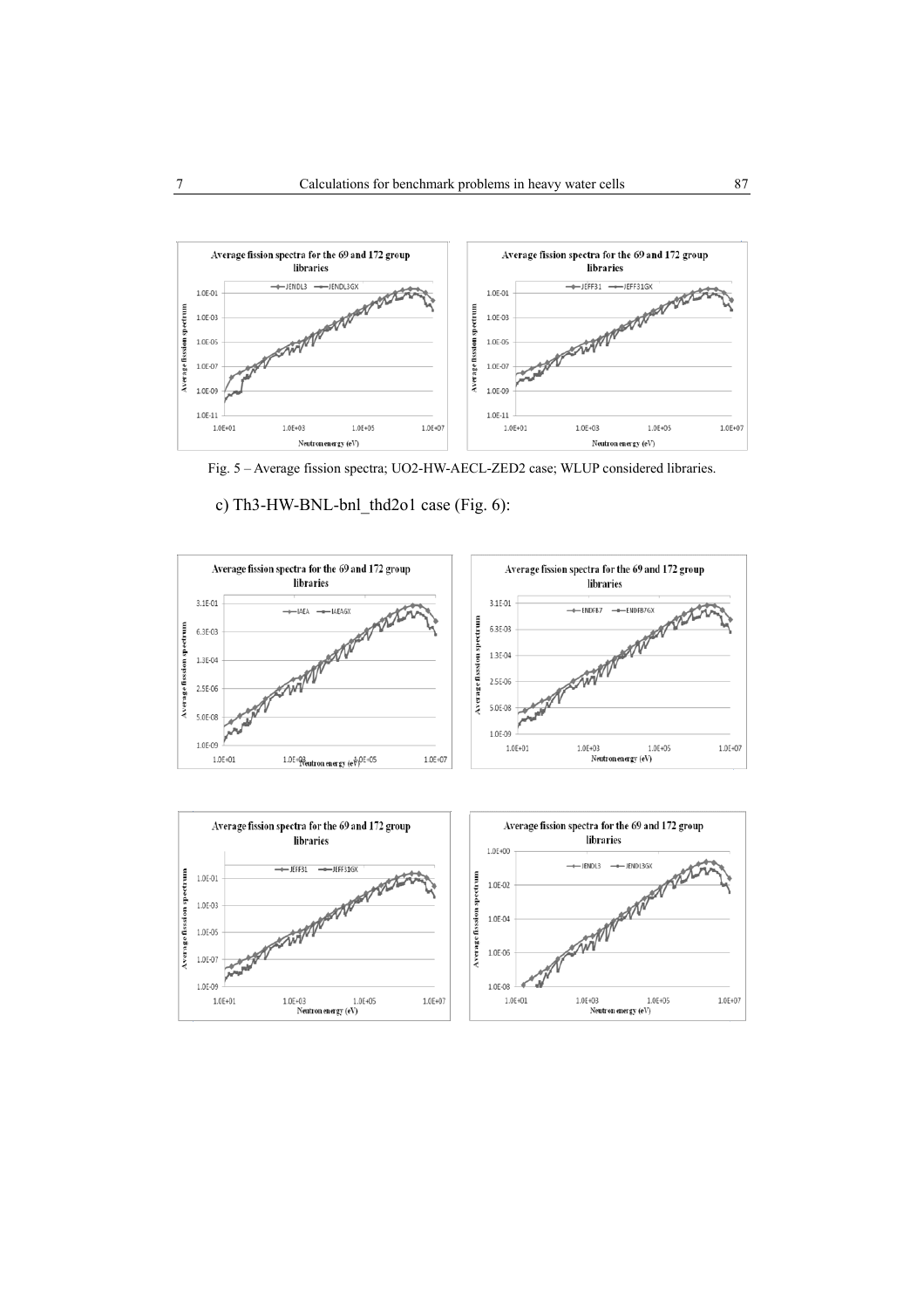

Fig. 6 – Average fission spectra; Th3-HW-BNL-bnl\_thd2o1 case; WLUP considered libraries.

## **3. THE NEUTRON FLUX SPECTRA**

In Figs. 7, 8 and 9 the neutron flux spectra for the considered cases are given. Likewise in the case of average fission spectra, in the neutron flux spectra, it can be observed an increasing of irregularities from 69 energy group libraries to the 172 energy group libraries.

These spectra are represented in the considered lattice cells as function of energy and give us the moderating mode of neutrons. Also, this refinement is a qualitative leap for the analysis of interest parameters in diffusion codes, particularly for resonant energy region where a special treatment is requested.

a) Th5–HW-AECL-ZED2 case (Fig. 7):

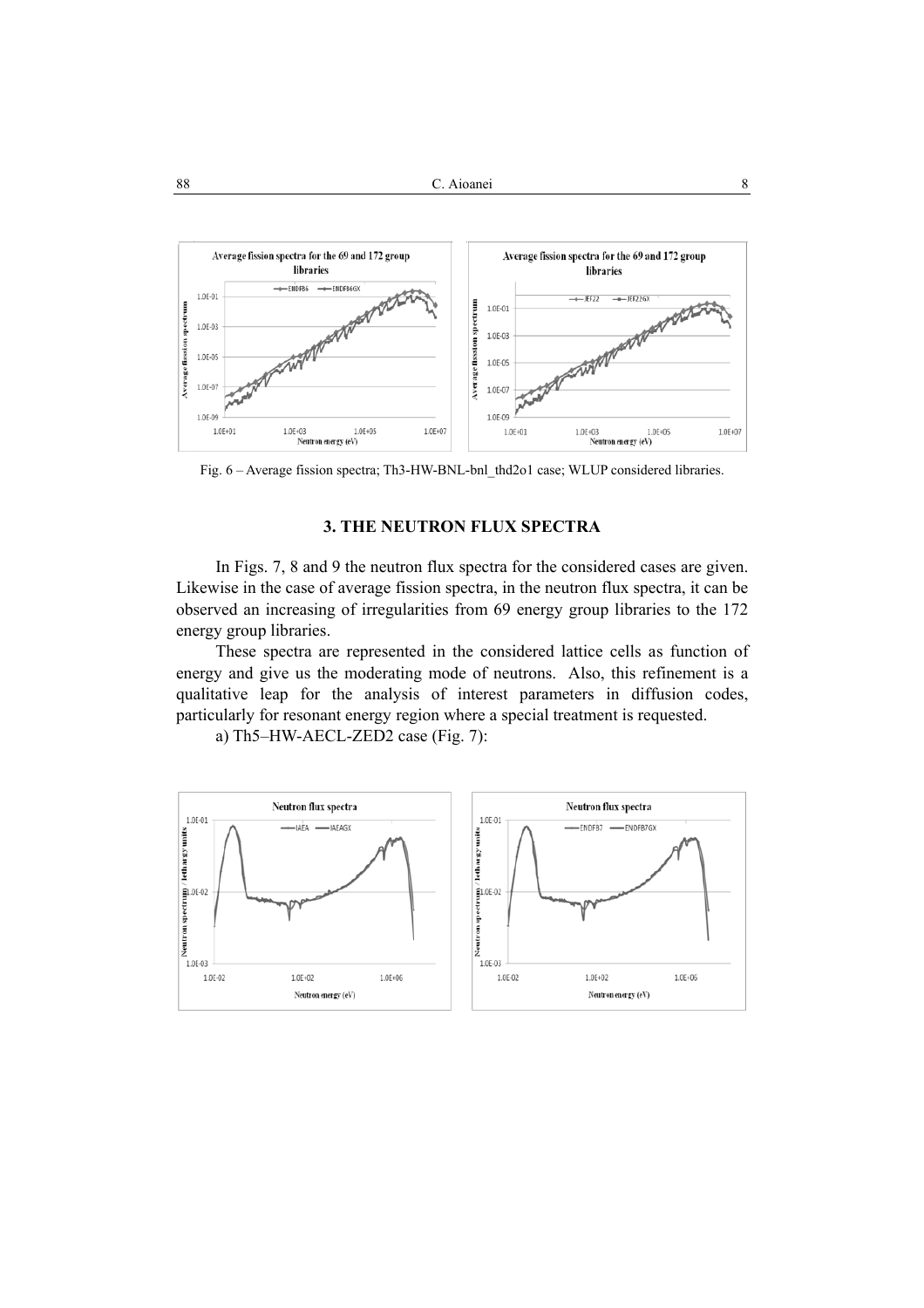

Fig. 7 – Neutron flux spectra; Th5–HW-AECL-ZED2 case; WLUP considered libraries.

b) UO<sub>2</sub>-HW-AECL-ZED2 case (Fig. 8):

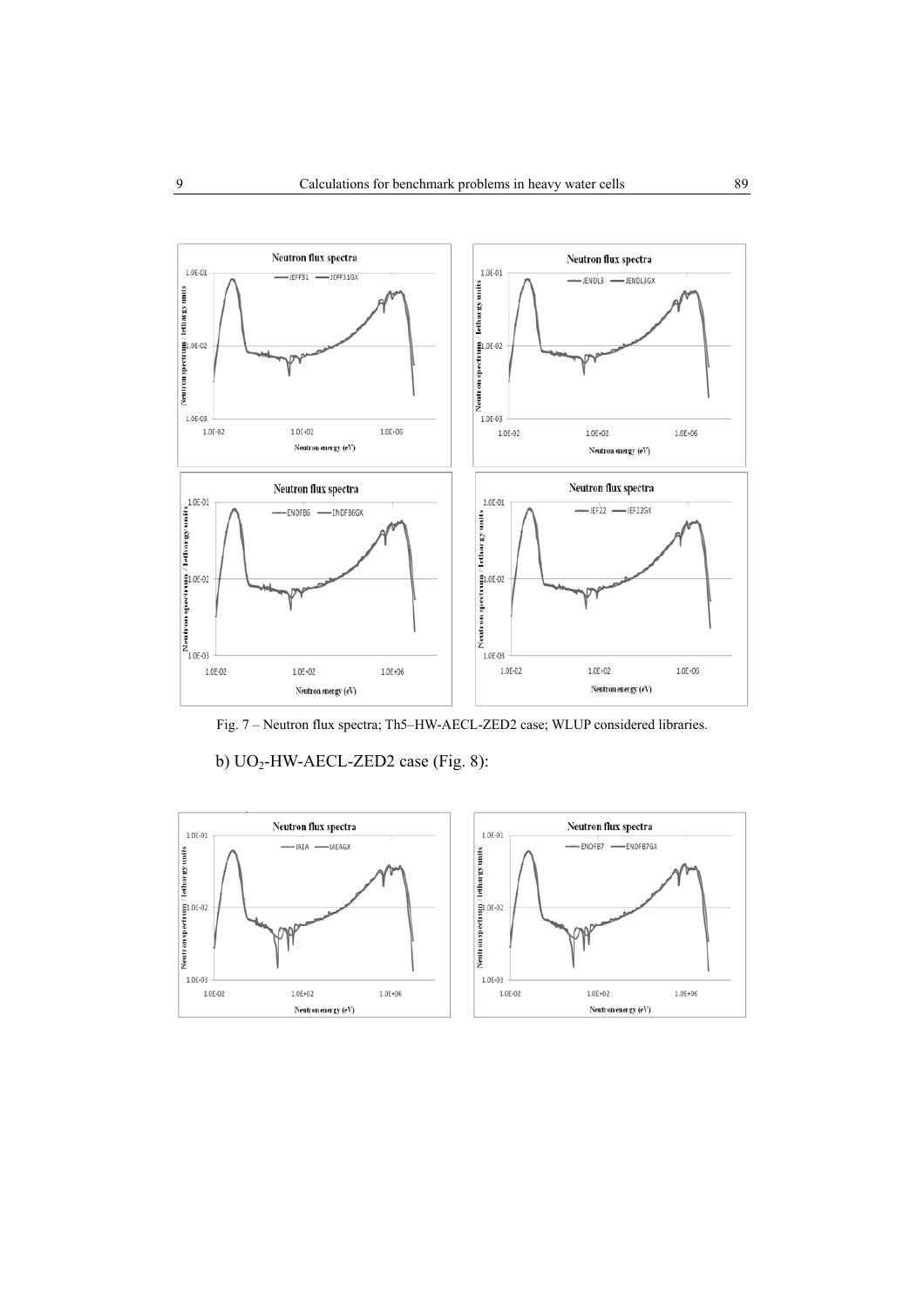

Fig. 8 – Neutron flux spectra; UO2-HW-AECL-ZED2 case; WLUP considered libraries.

c) Th3-HW-BNL-bnl\_thd2o1 case (Fig. 9):

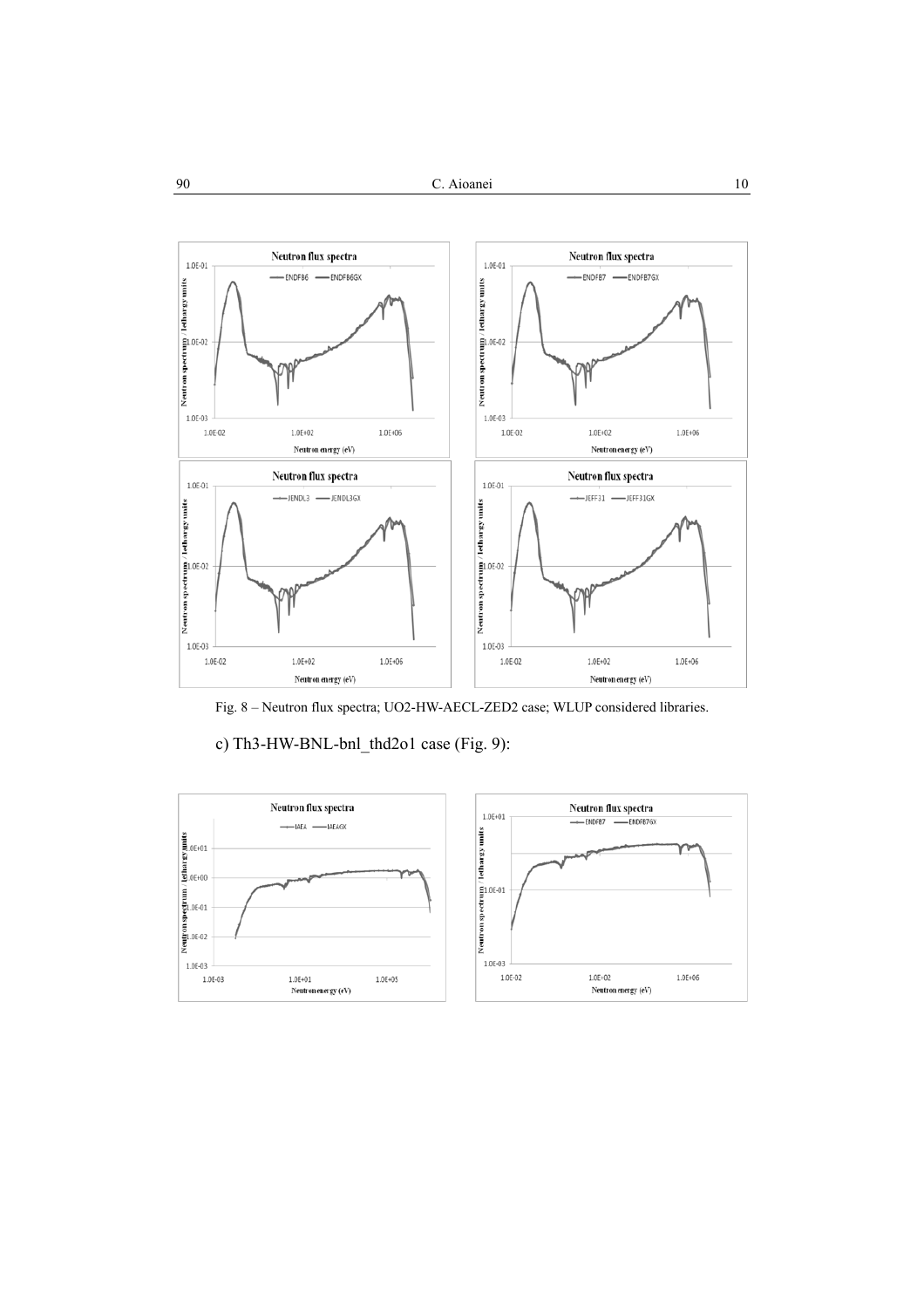

Fig. 9 – Neutron flux spectra; Th3-HW-BNL-bnl\_thd2o1 case; WLUP considered libraries.

## **4. RESULTS AND DISCUSSIONS**

There are 2 sequences for benchmark problems: standard and supplementary. The standard sequence of tests includes a set of benchmarks that can be analyzed using codes. A supplementary sequence of benchmarks may require additional processing such as cross-section homogenization, whole core calculations, etc.

The standard sequence of benchmarks is classified in two categories:

– Criticality experimental benchmarks (main parameter compared: k-eff);

– Burn up benchmarks (main parameters compared: isotopic concentrations of actinides and fission products as a function of burn up).

In Tables 1 and 2 the calculated values for k-eff and k-inf, in two of the considered cases, by using WIMS and DRAGON codes calculations, are presented.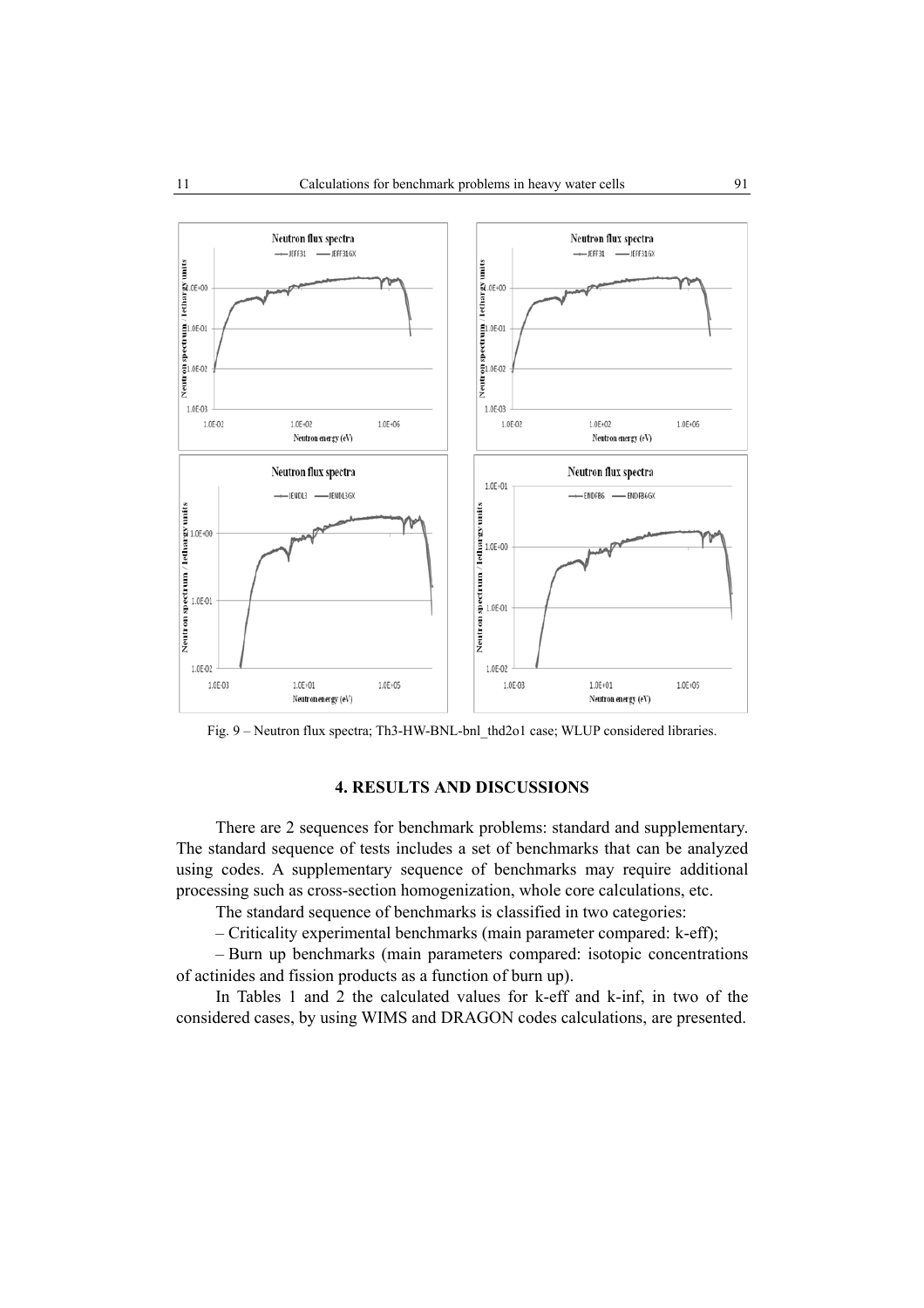A maximum deviation value of  $\Delta \rho = 0.45052$  mk in the multiplication coefficient k-eff corresponding to WIMS calculations and  $\Delta \rho = 2.74125$  mk in k-inf between WIMS and DRAGON codes calculations were obtained.

| k-eff and k-inf results for WIMS and DRAGON calculations; Th5–HW-AECL-ZED2 case |                  |               |                    |           |               |                    |  |  |  |
|---------------------------------------------------------------------------------|------------------|---------------|--------------------|-----------|---------------|--------------------|--|--|--|
| <b>LATTICE</b>                                                                  | <b>BENCHMARK</b> | <b>WIMS</b>   | $\Delta \rho$ (mK) | WIMS      | <i>DRAGON</i> | $\Delta \rho$ (mK) |  |  |  |
|                                                                                 | $K_{\text{eff}}$ | $K_{\it eff}$ |                    | $K_{inf}$ | $K_{inf}$     |                    |  |  |  |
| <i><b>IAEA</b></i>                                                              | 1.00536          | 1.00525       | 0.11082            | 1.09516   | 1.09747       | 1.92528            |  |  |  |
| <i>ENDFB7</i>                                                                   | 1.00684          | 1.00679       | 0.04637            | 1.09606   | 1.09871       | 2.19721            |  |  |  |
| <i>JEFF31</i>                                                                   | 1.00472          | 1.00447       | 0.24772            | 1.09374   | 1.09649       | 2.29139            |  |  |  |
| <i>JENDL3</i>                                                                   | 1.00298          | 1.00253       | 0.44355            | 1.09193   | 1.09495       | 2.52591            |  |  |  |
| ENDFB6                                                                          | 1.00123          | 1.00116       | 0.06584            | 1.09069   | 1.09315       | 2.06830            |  |  |  |
| <i>JEF22</i>                                                                    | 1.00515          | 1.00491       | 0.24057            | 1.09368   | 1.09626       | 2.14603            |  |  |  |
|                                                                                 |                  |               |                    |           |               |                    |  |  |  |
| <i>IAEAGX</i>                                                                   | 1.00719          | 1.00716       | 0.02662            | 1.09704   | 1.09848       | 1.19826            |  |  |  |
| <i>ENDFB7GX</i>                                                                 | 1.00870          | 1.00863       | 0.07372            | 1.09786   | 1.09980       | 1.60673            |  |  |  |
| JEFF31GX                                                                        | 1.00660          | 1.00634       | 0.26161            | 1.09556   | 1.09760       | 1.69316            |  |  |  |
| JENDL3GX                                                                        | 1.00475          | 1.00433       | 0.41720            | 1.09367   | 1.09602       | 1.96466            |  |  |  |
| <i>ENDFB6GX</i>                                                                 | 1.00300          | 1.00295       | 0.05169            | 1.09242   | 1.09418       | 1.46657            |  |  |  |
| JEF22GX                                                                         | 1.00706          | 1.00712       | 0.05620            | 1.09591   | 1.09763       | 1.42987            |  |  |  |

### *Table 1*

k-eff and k-inf results for WIMS and DRAGON calculations; The HWI-AECL-ZED2

### *Table 2*

k-eff and k-inf results for WIMS and DRAGON calculations; UO2-HW-AECL-ZED2 case

| <b>LATTICE</b>       | <b>BENCHMARK</b>      | <b>WIMS</b>      | $\Delta \rho$ (mK) | WIMS      | <b>DRAGON</b> | $\Delta \rho$ (mK) |
|----------------------|-----------------------|------------------|--------------------|-----------|---------------|--------------------|
|                      | $K_{\underline{eff}}$ | $K_{\text{eff}}$ |                    | $K_{inf}$ | $K_{inf}$     |                    |
| <b>IAEA</b>          | 1.00536               | 1.00525          | 0.11082            | 1.09516   | 1.09747       | 1.92528            |
| <i>ENDFB7</i>        | 1.00684               | 1.00679          | 0.04637            | 1.09606   | 1.09871       | 2.19721            |
| JEFF31.              | 1.00472               | 1.00447          | 0.24772            | 1.09374   | 1.09649       | 2.29139            |
| <i>JENDL3</i>        | 1.00298               | 1.00253          | 0.44355            | 1.09193   | 1.09495       | 2.52591            |
| <i>ENDFB6</i>        | 1.00123               | 1.00116          | 0.06584            | 1.09069   | 1.09315       | 2.06830            |
| <i>JEF22</i>         | 1.00515               | 1.00491          | 0.24057            | 1.09368   | 1.09626       | 2.14603            |
|                      |                       |                  |                    |           |               |                    |
| <i><b>IAEAGX</b></i> | 1.00719               | 1.00716          | 0.02662            | 1.09704   | 1.09848       | 1.19826            |
| <i>ENDFB7GX</i>      | 1.00870               | 1.00863          | 0.07372            | 1.09786   | 1.09980       | 1.60673            |
| JEFF31GX             | 1.00660               | 1.00634          | 0.26161            | 1.09556   | 1.09760       | 1.69316            |
| <i>JENDL3GX</i>      | 1.00475               | 1.00433          | 0.41720            | 1.09367   | 1.09602       | 1.96466            |
| <i>ENDFB6GX</i>      | 1.00300               | 1.00295          | 0.05169            | 1.09242   | 1.09418       | 1.46657            |
| <i>JEF22GX</i>       | 1.00706               | 1.00712          | 0.05620            | 1.09591   | 1.09763       | 1.42987            |

The results are in good agreement with the reference, taken into consideration that the exact material compositions, heavy water purity and information about spacers are not available for the public.